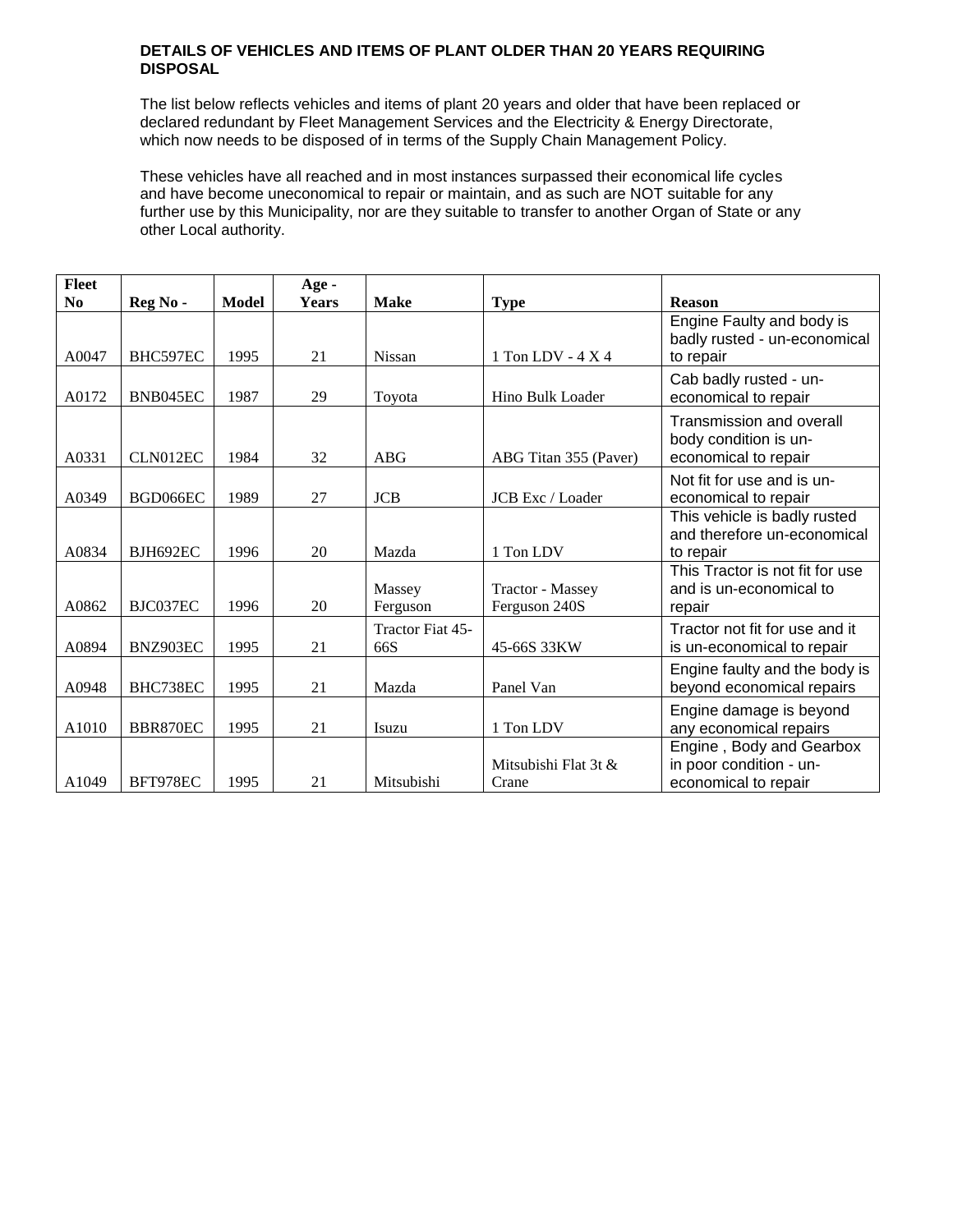| Fleet          |                | <b>Mode</b> | Age -        |               |                       |                                                  |
|----------------|----------------|-------------|--------------|---------------|-----------------------|--------------------------------------------------|
| N <sub>0</sub> | Reg No-        | L           | <b>Years</b> | <b>Make</b>   | <b>Type</b>           | <b>Reason</b>                                    |
|                |                |             |              |               |                       | Body beyond                                      |
|                |                |             |              |               |                       | economical repairs,<br>engine faulty -           |
|                |                |             |              |               |                       | therefore vehicle is un-                         |
| A1457          | BHC766EC       | 1995        | 21           | Mazda         | Panel Van             | economical to repair                             |
|                |                |             |              |               |                       | Engine faulty and the                            |
|                |                |             |              |               |                       | body is beyond                                   |
| A1531          | BHV748EC       | 1994        | 22           | Isuzu         | Isuzu Flat 7t         | economical repairs                               |
|                |                |             |              | Sundry Manuf. |                       | This trailer is un-                              |
| A6289          | BHC797EC       | 1982        | 34           | Trailer       | Vib Roller - Towed    | economical to repair                             |
|                |                |             |              |               |                       | <b>Engine and Gearbox</b>                        |
|                |                |             |              |               |                       | faulty, Body badly                               |
|                |                |             |              |               |                       | rusted - un-economical                           |
| A6665          | BPM278EC       | 1994        | 22           | Isuzu         | 1 Ton LDV             | to repair                                        |
|                |                |             |              |               |                       | Engine, Steering and                             |
|                |                |             |              |               |                       | suspension faulty -                              |
| A8000          | CJP104EC       | 1992        | 24           | Wright        | Wright Grader         | body rusted - un-<br>economical to repair        |
|                |                |             |              |               |                       |                                                  |
|                |                |             |              |               |                       | Engine faulty and body                           |
| A8256          | BHK656EC       | 1986        | 30           |               | 1 Ton LDV - 4 X 4     | badly rusted - therefore                         |
|                |                |             |              | Toyota        |                       | un-economical to repair<br>Engine faulty and the |
|                |                |             |              |               | Mitsubishi Canter Tip | body is beyond                                   |
| A8289          | BJJ771EC       | 1989        | 27           | Mitsubishi    | Truck 3.5 t           | economical repairs                               |
|                |                |             |              |               |                       | Rear axle differential                           |
|                |                |             |              |               |                       | beyond economical                                |
|                |                |             |              |               |                       | repairs, body rusted -                           |
|                |                |             |              |               |                       | therefore                                        |
| A8300          | BKN550EC       | 1991        | 25           | Cat           | Excavator             | uneconomical to repair                           |
|                |                |             |              |               |                       | Engine faulty and the                            |
|                | BMB329E        |             |              |               |                       | body is rusted - beyond                          |
| A8312          | $\mathsf{C}$   | 1990        | 26           | Toyota        | Toyota Dyna           | economical repairs<br>Engine faulty and the      |
|                | BMB312E        |             |              |               |                       | body is rusted - beyond                          |
| A8321          | $\mathcal{C}$  | 1989        | 27           | Mitsubishi    | TRITON 0610           | economical repairs                               |
|                |                |             |              |               |                       | <b>Engine and Gearbox</b>                        |
|                | <b>BGW704E</b> |             |              |               |                       | faulty, Body rusted -                            |
| A8324          | $\mathsf{C}$   | 1993        | 23           | Wright        | Front End Loader      | un-economical to repair                          |
|                |                |             |              |               |                       | Engine faulty and the                            |
|                |                |             |              |               | VW City Golf 1300cc   | body is rusted - beyond                          |
| A8337          | BKY417EC       | 1994        | 22           | Volkwagen     | Sedan                 | economical repairs                               |
|                |                |             |              |               |                       | <b>Engine and Gearbox</b>                        |
|                |                |             |              |               |                       | faulty, Body rusted -                            |
| A8397          | BHV054EC       | 1989        | 27           | Toyota        | Panel Van             | un-economical to repair                          |
|                |                |             |              |               |                       | Engine faulty and the<br>body is rusted - beyond |
| A8407          | BHV074EC       | 1989        | 27           | Ford          | Panel Van             | economical repairs                               |
|                |                |             |              |               |                       | Gearbox faulty and the                           |
|                |                |             |              |               |                       | body is rusted - beyond                          |
| A8413          | CSZ873EC       | 1985        | 31           | Isuzu         | Isuzu 3 ton Truck     | economical repairs                               |
|                |                |             |              |               |                       | Engine faulty and the                            |
|                |                |             |              |               |                       | body is rusted - beyond                          |
| A8415          | BJK867EC       | 1990        | 26           | Mitsubishi    | Panel Van             | economical repairs                               |
|                |                |             |              |               |                       | Accident damage -                                |
|                | BMB313E        |             |              |               |                       | beyond economical                                |
| A8417          | $\mathbf C$    | 1991        | 25           | Volkwagen     | VW City Golf 1300cc   | repairs                                          |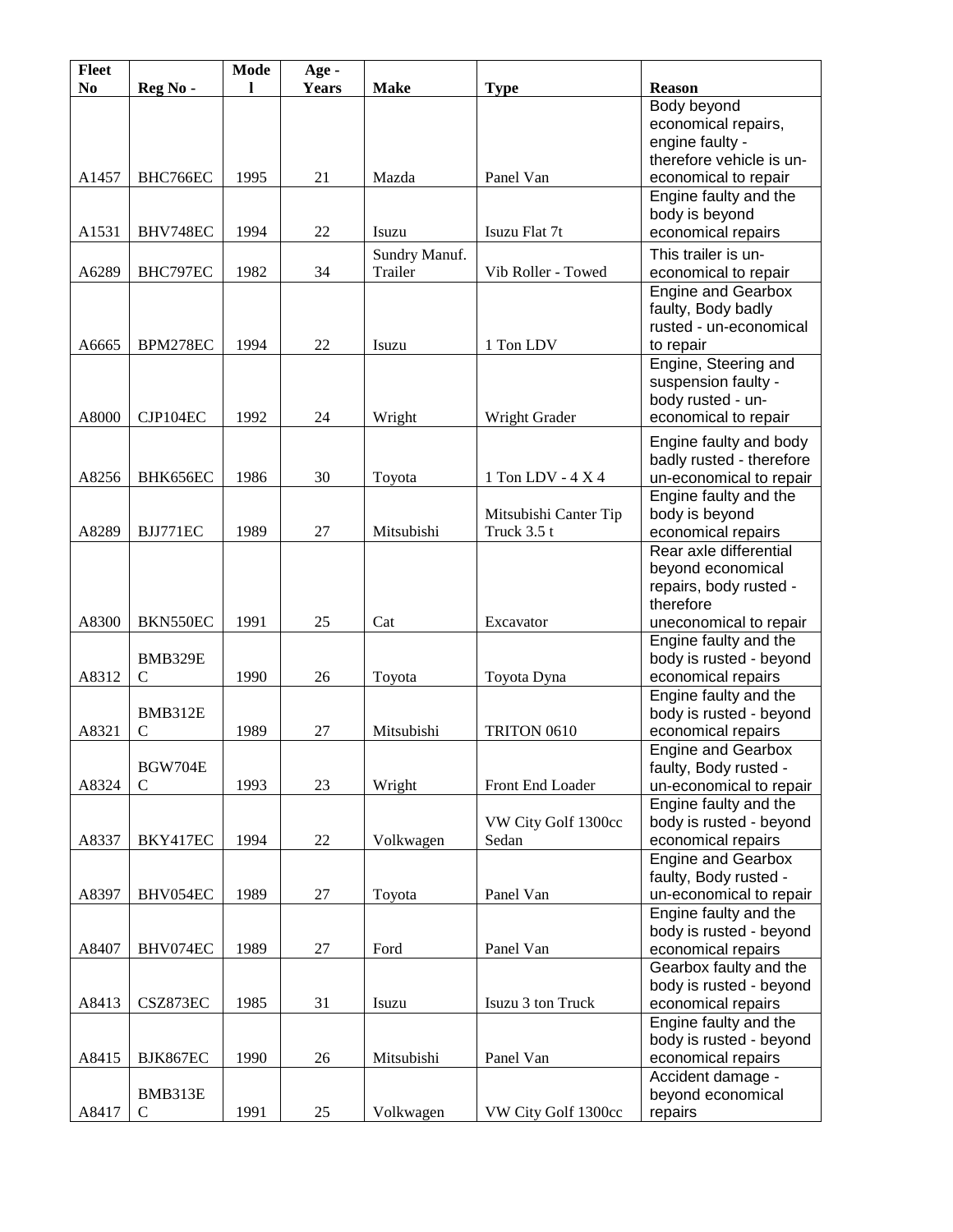| <b>Fleet</b>     |                | Mode | Age-         |                       |                                     |                         |
|------------------|----------------|------|--------------|-----------------------|-------------------------------------|-------------------------|
| N <sub>o</sub>   | Reg No-        |      | <b>Years</b> | <b>Make</b>           | <b>Type</b>                         | <b>Reason</b>           |
|                  |                |      |              |                       |                                     | Engine faulty and the   |
|                  |                |      |              |                       |                                     | body is rusted -        |
| A841             |                |      |              |                       |                                     | beyond economical       |
| 8                | BHV069EC       | 1978 | 38           | Toyota                | Panel Van                           | repairs                 |
|                  |                |      |              |                       |                                     | Engine faulty and the   |
|                  |                |      |              |                       |                                     | body is beyond any      |
| A841             |                |      |              |                       | Ford Triton Hydraulic               | repairs - un-           |
| 9                | BJW766EC       | 1992 | 24           | Ford                  | Platform                            | economical to repair    |
|                  |                |      |              |                       |                                     | Vehicle badly           |
| A842             |                |      |              |                       |                                     | damaged - beyond        |
| 1                | BFR633EC       | 1995 | 21           | Mazda                 | 1 Ton LDV                           | economical repairs      |
|                  |                |      |              |                       |                                     | Engine & rear axle      |
| A860             |                |      |              |                       |                                     | faulty - un-economical  |
| $\overline{4}$   | BHV058EC       | 1984 | 32           | <b>CAT</b>            | Grader Cat 140G                     | to repair.              |
|                  |                |      |              |                       |                                     | Imported Machine no     |
| A860             |                |      |              |                       |                                     | spares available - not  |
| 9                | BKN537EC       | 1972 | 44           | Rex                   | Pulvi Mixer                         | fit for use             |
|                  |                |      |              |                       |                                     | Gearbox gear train      |
| A861             | <b>BMB314E</b> |      |              |                       | Paver - ABG Titan 355               | faulty - uneconomical   |
| 2                | $\mathbf C$    | 1985 | 31           | <b>ABG</b>            | Paver                               | to repair.              |
|                  |                |      |              |                       |                                     | No spares available -   |
| A861             |                |      |              |                       | Tar Distributor - Bedford           | not fit for use - un-   |
| 3                | BKN560EC       | 1965 | 51           | Ford                  | 2500 Litre                          | economical to repair    |
|                  |                |      |              |                       |                                     | Engine & gearbox        |
| A861             |                |      |              | Aveling               |                                     | faulty - un-economical  |
| 7                | BGD958EC       | 1980 | 36           | Barford               | Roller - Aveling Barford<br>3 Wheel | to repair               |
|                  |                |      |              |                       |                                     | Engine faulty, roller   |
|                  |                |      |              |                       |                                     | drum bearings faulty -  |
| A861             | <b>BGW722E</b> |      |              | Aveling               | Roller - Aveling Barford            | un-economical to        |
| 9                | $\mathcal{C}$  | 1981 | 35           | <b>Barford</b>        | 3 Wheel                             | repair.                 |
|                  |                |      |              |                       |                                     | Gearbox faulty & body   |
| A862             |                |      |              |                       | Roller - Dyna Pac CP22              | rusted - un-economical  |
| $\boldsymbol{0}$ | BFR663EC       |      |              |                       | Pneumatic                           |                         |
|                  |                | 1984 | 32           | Dynapac               |                                     | to repair.              |
| A864             |                |      |              |                       | Roadsweeper - Mackey                | Un-economical to        |
| 9                | BPJ805EC       | 1979 | 37           | Mackey                | (tow behind)                        | repair                  |
|                  |                |      |              |                       |                                     | Tractor not fit for use |
| A866             |                |      |              |                       |                                     | and it is un-economical |
| $\boldsymbol{0}$ | BLP294EC       | 1983 | 33           | Ford                  | Tractor - Ford F4610                | to repair               |
|                  |                |      |              |                       |                                     | Engine faulty & body    |
| A866             |                |      |              |                       | Compressor - Ingersol               | rusted - un-economical  |
| 1                | BKN538EC       | 1972 | 44           | <b>Ingersol Rand</b>  | Rand 210 140                        | to repair               |
| A869             |                |      |              |                       |                                     | Body rusted - un-       |
| 3                | BKY406EC       | 1983 | 33           | Trailer - Winch       | Trailer - Winch                     | economical to repair    |
| A869             |                |      |              |                       |                                     | Body rusted - un-       |
| 4                | BKY407EC       | 1983 | 33           | Trailer - Winch       | Trailer - Winch                     | economical to repair    |
| A869             |                |      |              | Trailer -             |                                     | Body rusted - un-       |
| 5                | BLH188EC       | 1978 | 38           | <b>Lighting Plant</b> | Trailer - Lighting Plant            | economical to repair    |
|                  |                |      |              |                       |                                     |                         |
| A869             |                |      |              | Trailer -             |                                     | Body rusted - un-       |
| $\sqrt{6}$       | BFR615EC       | 1982 | 34           | <b>Lighting Plant</b> | Trailer - Lighting Plant            | economical to repair    |
|                  |                |      |              |                       |                                     | Engine faulty & body    |
| A872             | <b>BGW727E</b> |      |              |                       | Isuzu 5 ton Flat Deck               | rusted - un-economical  |
| 2                | $\mathsf{C}$   | 1986 | 30           | Isuzu                 | Dropside                            | to repair               |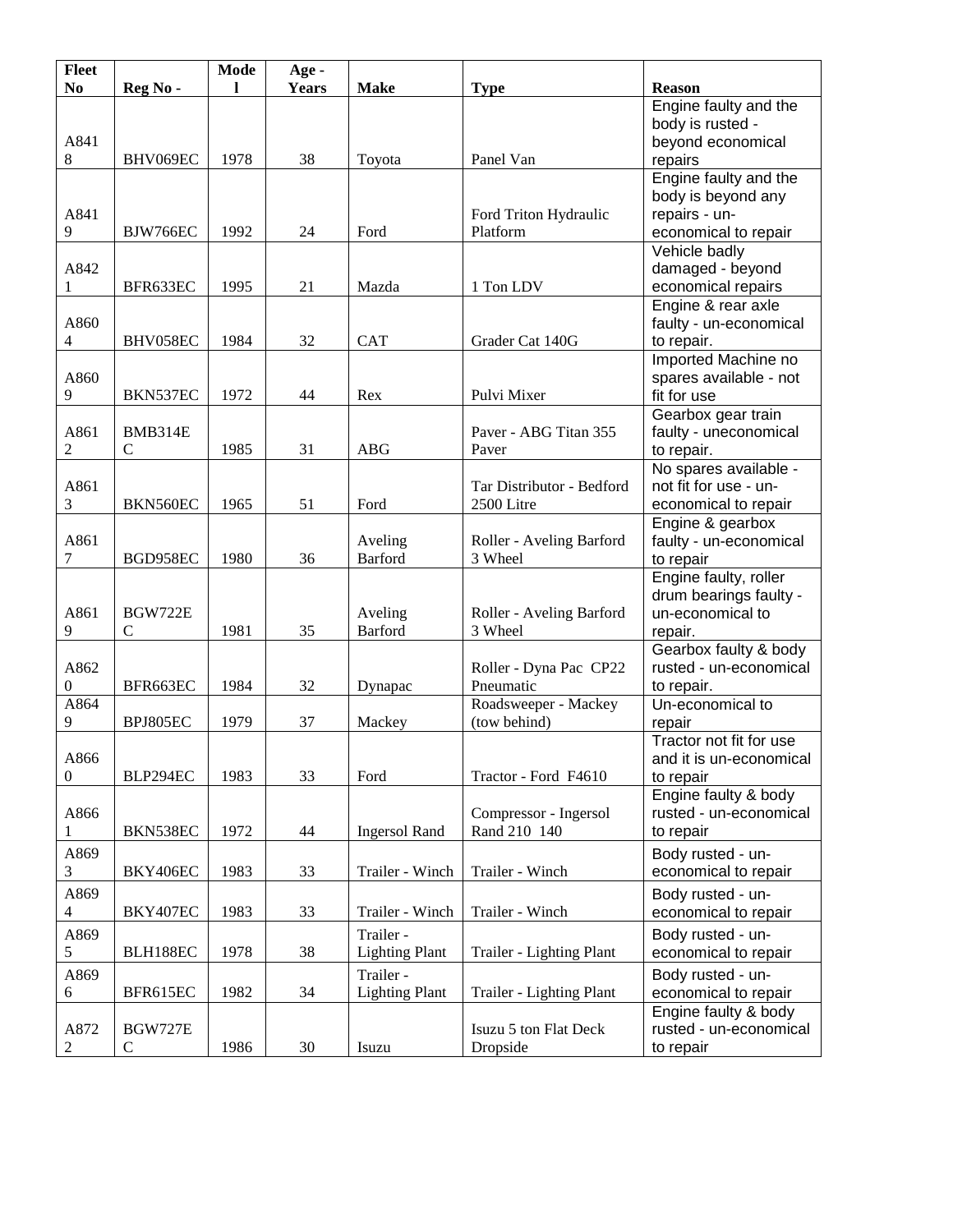## **DETAILS OF VEHICLES AND ITEMS OF PLANT OLDER THAN 10 YEARS BUT LESS THAN 20 YEARS REQUIRING DISPOSAL**

The list below reflects vehicles and items of plant older than 10 years but not more than 20 years that have been replaced or declared redundant by Fleet Management Services and the Electricity & Energy Directorate, which now needs to be disposed of in terms of the Supply Chain Management Policy.

These vehicles have all reached and in most instances surpassed their economical life cycles and have become uneconomical to repair or maintain, and as such are NOT suitable for any further use by this Municipality, nor are they suitable to transfer to another Organ of State or any other Local authority.

|                 |          |              | Age -        |             |                                          |                                                                                                                                               |
|-----------------|----------|--------------|--------------|-------------|------------------------------------------|-----------------------------------------------------------------------------------------------------------------------------------------------|
| <b>Fleet No</b> | Reg No-  | <b>Model</b> | <b>Years</b> | <b>Make</b> | <b>Type</b>                              | <b>Reason</b>                                                                                                                                 |
| A0018           | CPJ831EC | 2000         | 16           | Ford        | Ford Bantam 1.3 -<br>0.5t LDV            | Vehicle is badly rusted and it is<br>un-economical to repair                                                                                  |
| A0029           | BYT813EC | 1998         | 18           | Mazda       | Mazda-Rustler 1300<br>$0,5$ T            | Engine Faulty and body is<br>badly rusted - un-economical to<br>repair                                                                        |
| A0112           | BLX564EC | 1997         | 19           | Nissan      | 1 Ton LDV                                | Vehicle is badly rusted and it is<br>un-economical to repair                                                                                  |
| A0165           | CLK764EC | 1999         | 17           | Mazda       | 1 Ton LDV                                | Engine faulty and body badly<br>rusted - therefore un-<br>economical to repair                                                                |
| A0168           | CLK773EC | 1999         | 17           | Mazda       | 1 Ton LDV - 4 X 4                        | Vehicle badly damaged - un-<br>economical to repair                                                                                           |
| A0196           | CLK772EC | 1999         | 17           | Mazda       | 1 Ton LDV                                | Overall condition of vehicle<br>makes it un-economical to<br>repair                                                                           |
| A0516           | CLD883EC | 1999         | 17           | Toyota      | <b>Toyota Venture</b><br>1800 6+4 Seater | Vehicle is badly rusted and it is<br>un-economical to repair                                                                                  |
| A0880           | BZZ583EC | 1998         | 18           | Nissan      | Nissan 3,5t Cabstar                      | Cab badly rusted and the<br>engine is beyond economical<br>repairs.                                                                           |
| A0881           | BYZ584EC | 1998         | 18           | Ford        | 1 Ton LDV                                | Vehicle badly damaged - un-<br>economical to repair                                                                                           |
| A0890           | BZM247EC | 1998         | 18           | Mazda       | $1$ Ton LDV - $4$ X $4$                  | Engine faulty and body badly<br>rusted - therefore un-<br>economical to repair                                                                |
| A1022           | DFV665EC | 2004         | 12           | Toyota      | 1 Ton LDV - 4 X 4                        | Vehicle is badly rusted and it is<br>un-economical to repair                                                                                  |
| A1251           | CWB667EC | 2002         | 14           | Mazda       | Mazda Marathon<br>Mini Bus               | This vehicle is an accident write<br>off as can be seen by the tree<br>attached body repair shop<br>comments - beyond economical<br>repairs - |
| A7506           | BMJ625EC | 1997         | 19           | Volkwagen   | VW Polo 1600<br>Sedan                    | Engine faulty and body badly<br>rusted - therefore un-<br>economical to repair                                                                |
| A7507           | BWJ557EC | 1998         | 18           | Nissan      | Nissan Sentra 200<br><b>GSI</b> Sedan    | Engine faulty and body badly<br>rusted - therefore un-<br>economical to repair                                                                |
| A7508           | BTN968EC | 1999         | 17           | Opel        | Opel Astra Euro<br>200i Sedan            | Engine and Gearbox faulty,<br>Body badly rusted - un-<br>economical to repair                                                                 |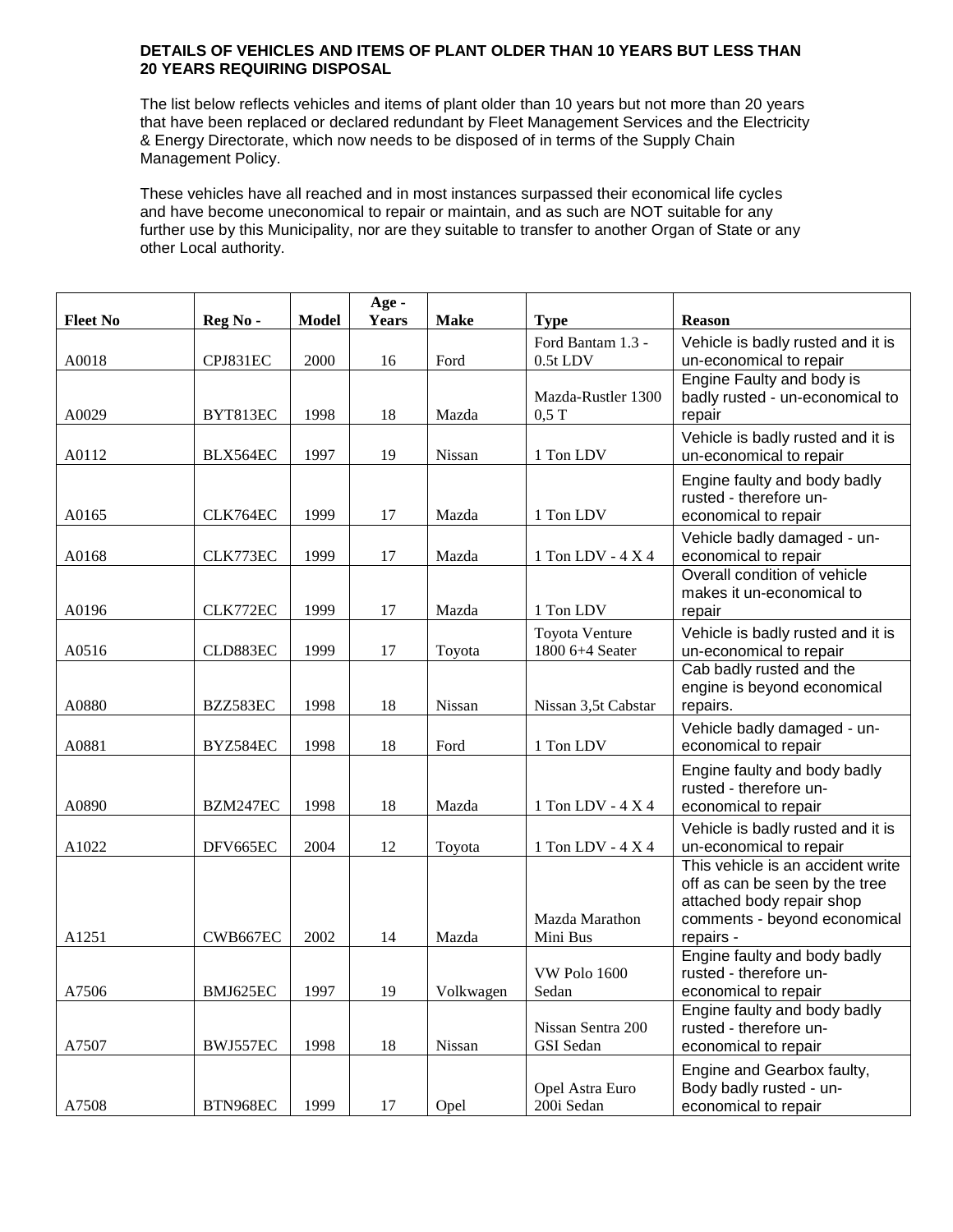|                 |                | Mode | Age -        |               |                     |                         |
|-----------------|----------------|------|--------------|---------------|---------------------|-------------------------|
| <b>Fleet No</b> | Reg No -       |      | <b>Years</b> | <b>Make</b>   | <b>Type</b>         | <b>Reason</b>           |
|                 |                |      |              |               |                     | Engine faulty and body  |
|                 |                |      |              |               |                     | badly rusted -          |
|                 | DHK423E        |      |              |               | Nissan - Almera     | therefore un-           |
| A8219           | $\mathsf{C}$   | 2005 | 11           | <b>Nissan</b> | 1600 Comfort        | economical to repair    |
|                 |                |      |              |               |                     | Engine faulty and body  |
|                 |                |      |              |               |                     | badly rusted -          |
|                 |                |      |              |               |                     | therefore un-           |
| A8239           | BPH949EC       | 1997 | 19           | <b>Nissan</b> | 1 Ton LDV           | economical to repair    |
|                 | CRW538E        |      |              |               | <b>VW City Golf</b> | Extremely rusted - un-  |
| A8362           | C              | 2001 | 15           | Volkwagen     | 1600cc              | economical to repair    |
|                 |                |      |              |               |                     | Engine faulty and body  |
|                 |                |      |              |               |                     | badly rusted -          |
|                 |                |      |              |               | <b>VW City Golf</b> | therefore un-           |
| A8375           | CHP360EC       | 1999 | 17           | Volkwagen     | 1600cc              | economical to repair    |
|                 |                |      |              |               |                     | Engine faulty and body  |
|                 |                |      |              |               |                     | beyond repairs -        |
|                 |                |      |              |               | <b>VW City Golf</b> | therefore un-           |
| A8378           | CHP363EC       | 1999 | 17           | Volkwagen     | 1600cc              | economical to repair    |
|                 |                |      |              |               |                     | Engine & clutch faulty, |
|                 | <b>BNM416E</b> |      |              |               |                     | badly rusted - un-      |
| A8422           | C              | 1997 | 19           | Ford          | 1 Ton LDV           | economical to repair    |
|                 | CYG033E        |      |              |               | 1 Ton LDV - $4 X$   | Accident damage - un-   |
| A8466           | $\mathsf{C}$   | 2003 | 13           | Mazda         | 4                   | economical to repair    |

## **DETAILS OF VEHICLES AND ITEMS OF PLANT LESS THAN 10 YEARS OLD REQUIRING DISPOSAL**

The list below reflects vehicles and items of plant older than 10 years but not more than 20 years that have been replaced or declared redundant by Fleet Management Services and the Electricity & Energy Directorate, which now needs to be disposed of in terms of the Supply Chain Management Policy.

These vehicles have all reached and in most instances surpassed their economical life cycles and have become uneconomical to repair or maintain, and as such are NOT suitable for any further use by this Municipality, nor are they suitable to transfer to another Organ of State or any other Local authority.

|                 |          |       | Age -        |               |                   |                            |
|-----------------|----------|-------|--------------|---------------|-------------------|----------------------------|
| <b>Fleet No</b> | Reg No - | Model | <b>Years</b> | <b>Make</b>   | <b>Type</b>       | <b>Reason</b>              |
|                 |          |       |              |               |                   | Accident write off -       |
|                 |          |       |              |               |                   | engine and cab             |
|                 |          |       |              |               | 1 Ton LDV - $4 X$ | damaged beyond             |
| A0838           | DST533EC | 2007  | 9            | Nissan        | 4                 | economical repairs.        |
|                 |          |       |              |               |                   | Chassis and suspension     |
|                 |          |       |              |               | 1 Ton LDV - $4 X$ | damaged - un-              |
| A1947           | DST550EC | 2007  | 9            | Nissan        | 4                 | economical to repair       |
|                 |          |       |              |               |                   | Accident damaged -         |
|                 |          |       |              |               |                   | attached body repair       |
|                 |          |       |              |               |                   | shop Quotes indicate       |
|                 |          |       |              |               | 1 Ton LDV - $4 X$ | that it is a write off and |
| A8789           | DVP141EC | 2007  | 9            | Isuzu         | 4                 | un-economical to repair    |
|                 |          |       |              |               |                   | Engine and cab             |
|                 |          |       |              |               |                   | damaged beyond             |
| A8860           | DVN686EC | 2007  | 9            | <b>Nissan</b> | 1 Ton LDV         | economical repairs         |